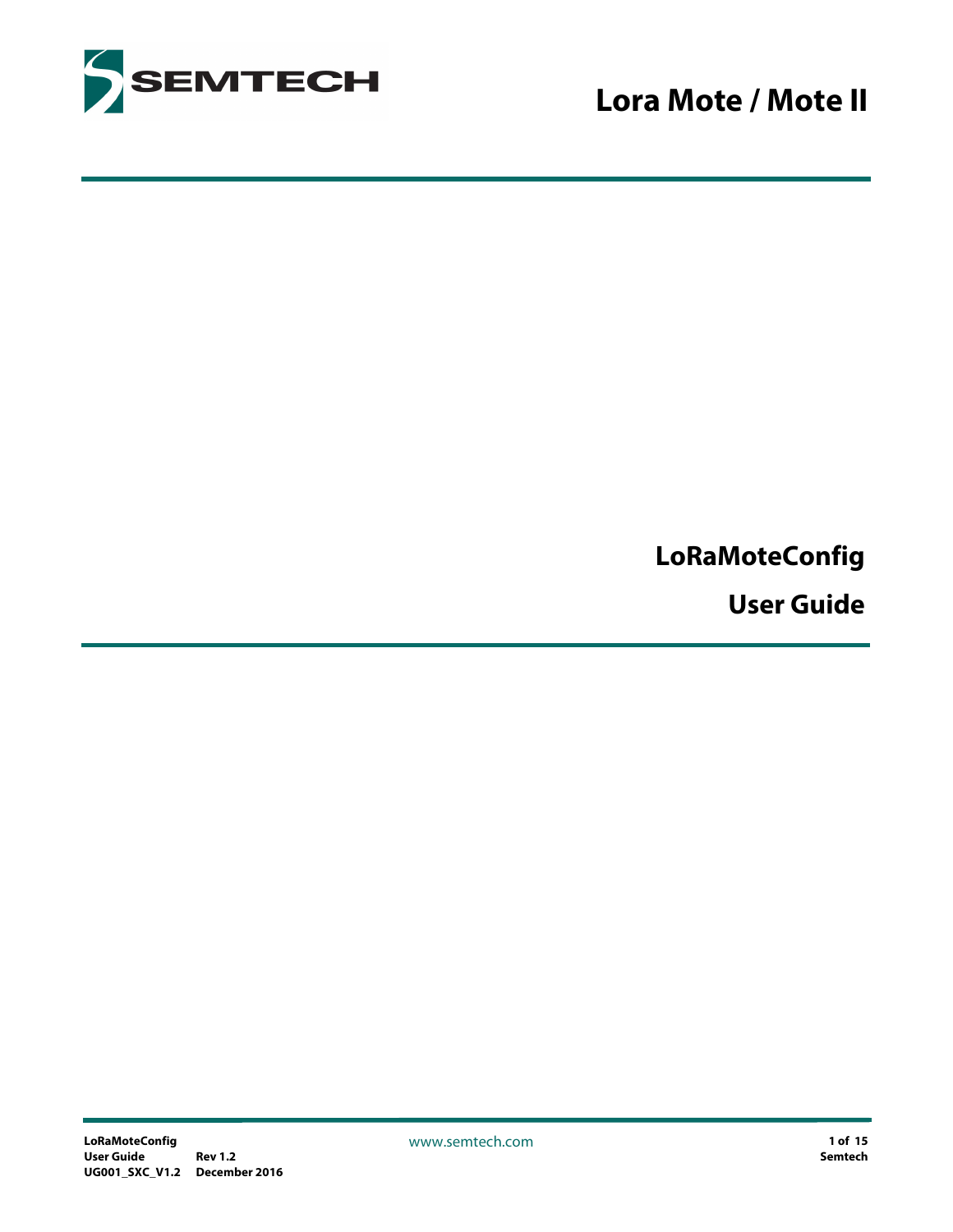### <span id="page-1-0"></span>**Revision History**

| <b>Version</b> | Date          | <b>Changes and/or Modifications</b>                 |
|----------------|---------------|-----------------------------------------------------|
| <b>Rev 1.2</b> | December 2016 | Update with the Mote II requirements                |
| <b>Rev 1.1</b> | Novmber 2015  | Modifications to reflect Release 1.1 of the utility |
| <b>Rev 1.0</b> | July 2015     | New document                                        |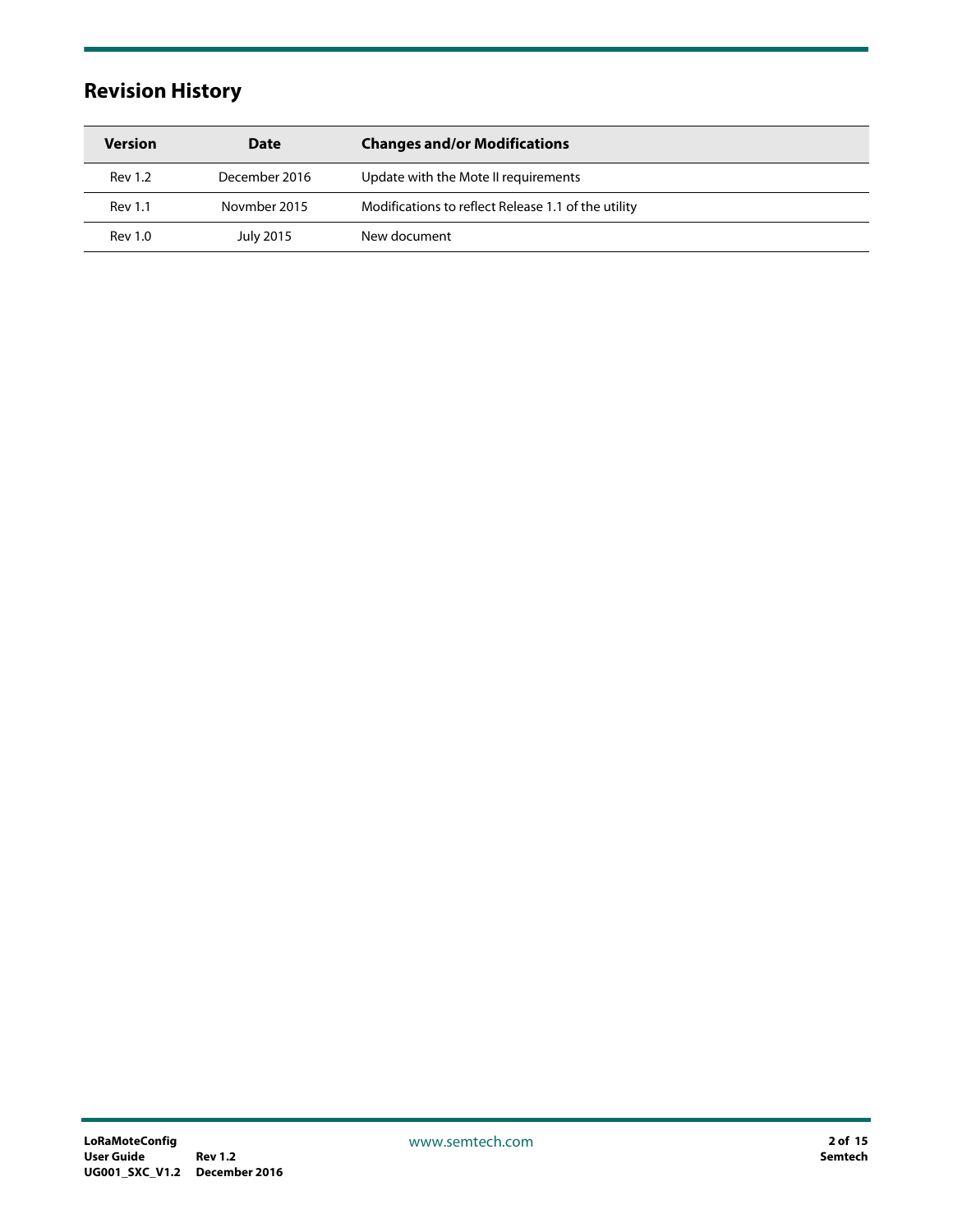### **Contents**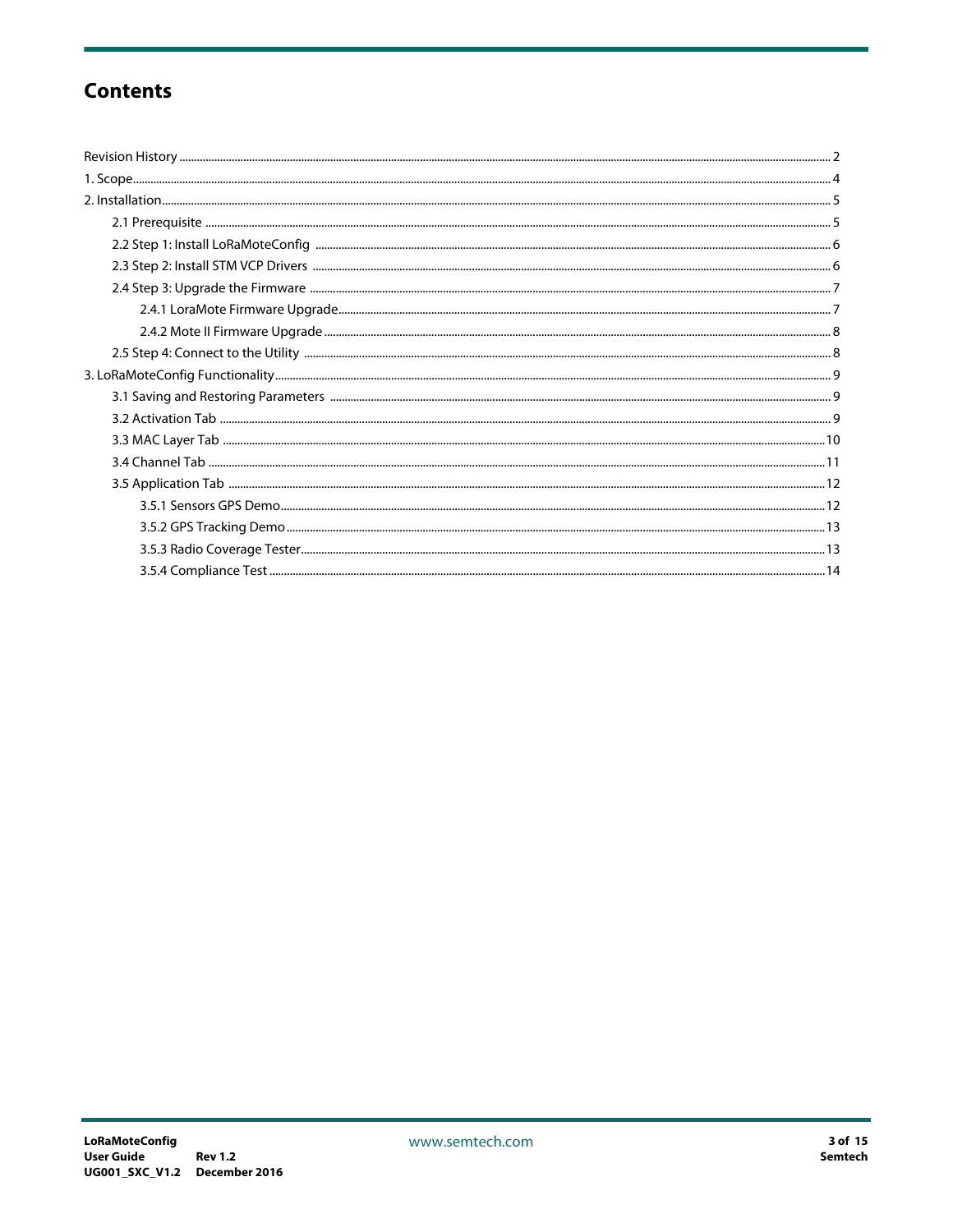# <span id="page-3-0"></span>**1. Scope**

The goal of this document is to describe the use of the PC utility named "LoRaMoteConfig".

| LoRa                                        |                                                  |                 |              |  |
|---------------------------------------------|--------------------------------------------------|-----------------|--------------|--|
|                                             | <b>LoRaMote config - LoRaWAN</b>                 |                 |              |  |
| STMicroelectronics Virtual COM Port (COM47) |                                                  |                 |              |  |
| DevEui [HEX]                                | 3939333862326F0E                                 |                 |              |  |
|                                             | <b>ACTIVATION MAC LAYER CHANNELS APPLICATION</b> |                 |              |  |
| Activation                                  | Over the Air C Personalization                   |                 |              |  |
| AppEui [HEX]                                | 0000000000000000                                 |                 |              |  |
| AppKey [HEX]                                | 93939992C898C5A46C6C666D37673A5B ZAuto           |                 |              |  |
| Device address [HEX]: 003434FA              |                                                  |                 |              |  |
| NwkSKey [HEX]:                              | 2B7E151628AED2A6ABF7158809CF4F3C                 |                 |              |  |
| AppSKey [HEX]:                              | 2B7E151628AED2A6ABF7158809CF4F3C                 |                 |              |  |
|                                             |                                                  |                 |              |  |
|                                             |                                                  |                 |              |  |
| Write                                       | <b>Read</b>                                      | <b>Defaults</b> | <b>Reset</b> |  |

**Figure 1-1: LoRaMote Config Welcome Screen**

LoRaMoteConfig is useful to control PHY, MAC and application-related parameters of the firmware running in the LoRaMote. Examples:

- **•** Change channels
- **•** Change activation method (personalization or activation over the air)
- **•** Change the application, for instance a GPS tracker demo or a coverage test demo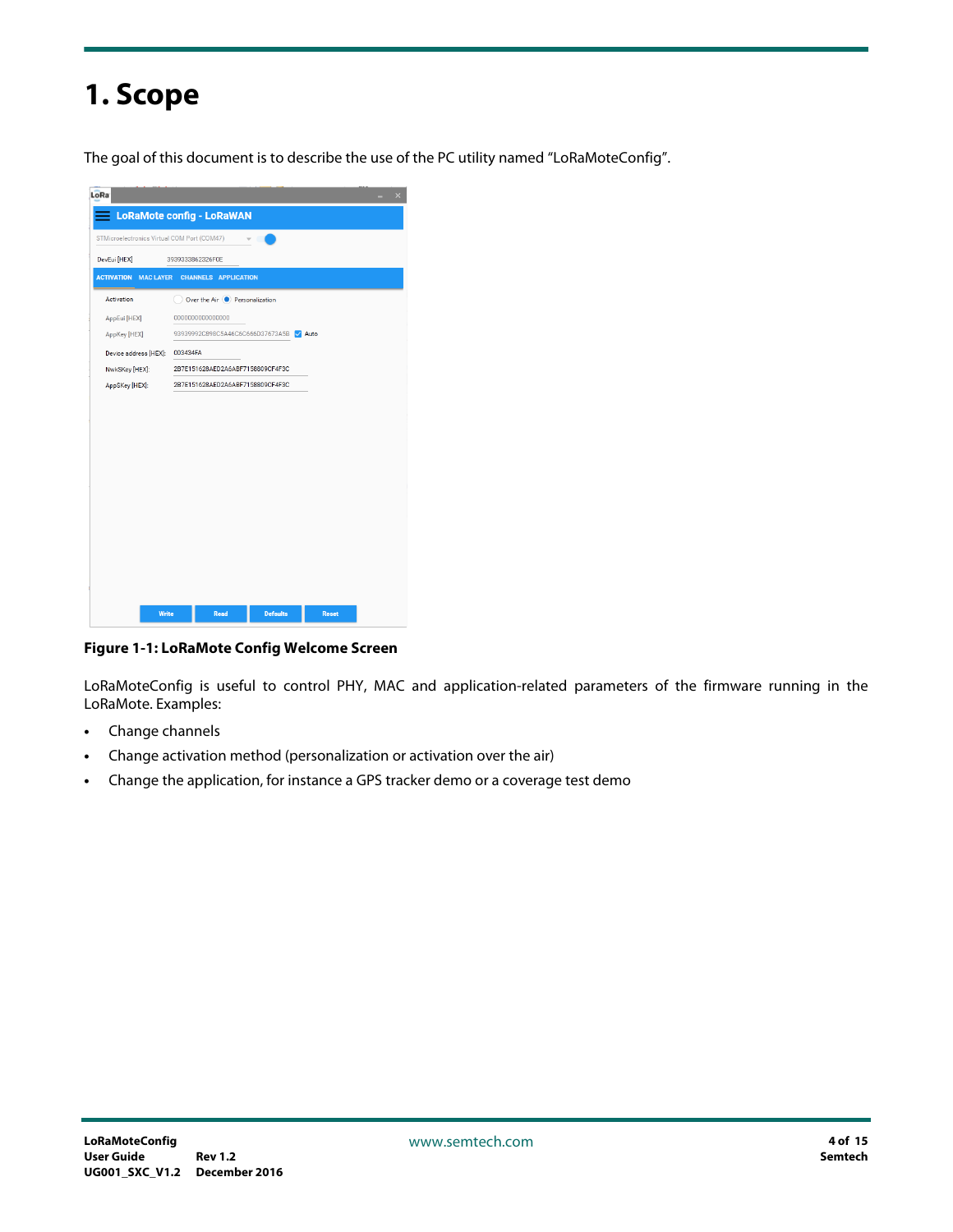# <span id="page-4-0"></span>**2. Installation**

## <span id="page-4-1"></span>**2.1 Prerequisite**

Please download the latest LoRaMoteConfig installer file from the Semtech web repository.

The requirements are:

- **•** a Personal Computer running Windows 7 (tested), Windows 8 (untested) or Windows 10 (untested)
- **•** ST Microelectronics Virtual Com Port (VCP)
- **•** DfuSe drivers for bootloader mode, this is only needed for the LoRa Mote
- **•** Microsoft .NET Framework 4.5 installation is automated and described below.

As far as hardware is concerned, Semtech's (or IMST's) LoRaMote and Mote II are supported:



#### **Figure 2-1: LoRaMote**



**Figure 2-2: Mote II**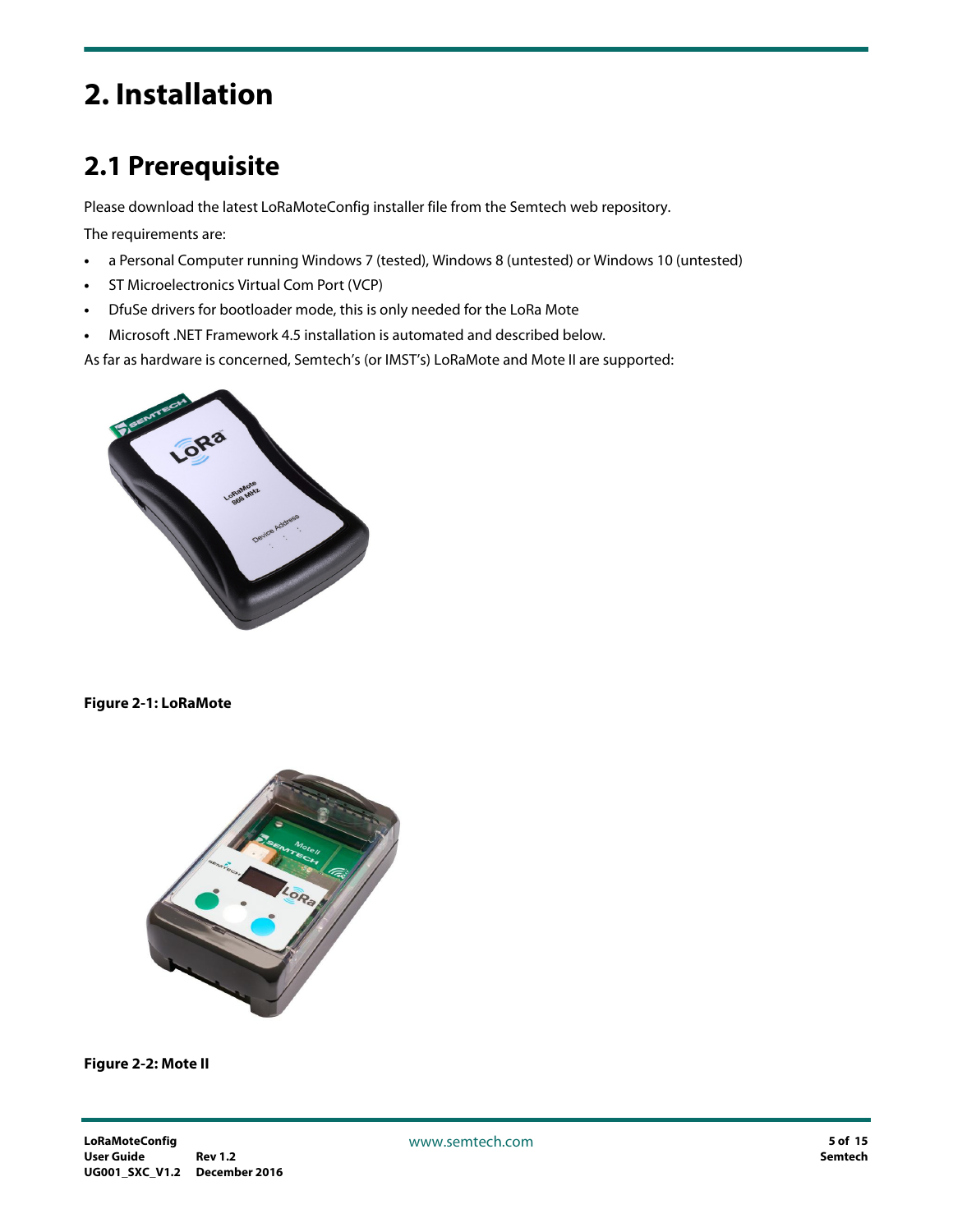## <span id="page-5-0"></span>**2.2 Step 1: Install LoRaMoteConfig**

Double click the installer "LoRaMoteConfigSetup.exe" and follow the on-screen instructions. The .NET Framework will be installed automatically if not already present on the machine. The required material is available in the installation directory:

| $\ll$                         | OSDisk (C:) ▶ Users ▶ mluis ▶ AppData ▶ Roaming ▶ Semtech ▶ LoRaMoteConfig ▶             |                  |                    | $\bullet$<br>$++$ | Search LoRaMoteConfig | $\Box$<br>- 1 | $\ x\ $<br>م |
|-------------------------------|------------------------------------------------------------------------------------------|------------------|--------------------|-------------------|-----------------------|---------------|--------------|
| Organize $\blacktriangledown$ | Include in library $\blacktriangledown$<br>New folder<br>Share with $\blacktriangledown$ |                  |                    |                   | #三 ▼                  |               | $\mathbf Q$  |
| <b>The Favorites</b>          | ≖<br>Name                                                                                | Date modified    | Type               | Size              |                       |               |              |
| Desktop                       | dfuse                                                                                    | 20.11.2015 16:48 | File folder        |                   |                       |               |              |
| Jń.<br>Downloads              | mote-bin                                                                                 | 20.11.2015 16:48 | File folder        |                   |                       |               |              |
| 鹽<br><b>Recent Places</b>     | vcp                                                                                      | 20.11.2015 16:48 | <b>File folder</b> |                   |                       |               |              |
|                               | S Dragablz.dll                                                                           | 06.11.2015 14:53 | Application extens | 201 KB            |                       |               |              |
| Libraries                     | LORa LoRaMoteConfig                                                                      | 20.11.2015 16:27 | Application        | 1'094 KB          |                       |               |              |
| 国<br><b>Documents</b>         | TA LoRaMoteConfig_usersquide                                                             | 18.11.2015 13:59 | Adobe Acrobat D    | 990 KB            |                       |               |              |
| Music                         | MahApps.Metro.dll                                                                        | 06.11.2015 14:53 | Application extens | 830 KB            |                       |               |              |
| Pictures                      | MaterialDesignColors.dll                                                                 | 06.11.2015 14:53 | Application extens | 42 KB             |                       |               |              |
| Videos                        | $\otimes$<br>MaterialDesignThemes.Wpf.dll                                                | 06.11.2015 14:53 | Application extens | 3'007 KB          |                       |               |              |
|                               | Newtonsoft.Json.dll                                                                      | 06.11.2015 14:53 | Application extens | 502 KB            |                       |               |              |
| Computer                      | System.Windows.Interactivity.dll                                                         | 06.11.2015 14:53 | Application extens | 55 KB             |                       |               |              |
| $\mathbf{M}_{n}$ OSDisk (C:)  | Q<br>uninstall                                                                           | 20.11.2015 16:48 | Application        | 69 KB             |                       |               |              |
| mluis (\\ch02net              | WPFToolkit.Extended.dll                                                                  | 06.11.2015 14:53 | Application extens | 279 KB            |                       |               |              |
| 13 items                      |                                                                                          |                  |                    |                   |                       |               |              |

**Figure 2-3: Installation Directory**

## <span id="page-5-1"></span>**2.3 Step 2: Install STM VCP Drivers**

In order to establish connection between the LoRaMote and LoRaMoteConfig, a serial communication must be established. Simply navigate to"/vcp" in the installation sub-folder, and launch "VCP\_V1.4.0\_Setup.exe"

|                                                                                                                                                |                                                                                    |                                |                      |                                         | $\begin{array}{c c c c c c c c} \hline \multicolumn{3}{c }{\mathbf{C}} & \multicolumn{3}{c }{\mathbf{X}} \end{array}$ |
|------------------------------------------------------------------------------------------------------------------------------------------------|------------------------------------------------------------------------------------|--------------------------------|----------------------|-----------------------------------------|-----------------------------------------------------------------------------------------------------------------------|
|                                                                                                                                                | « OSDisk (C:) > Users > mluis > AppData > Roaming > Semtech > LoRaMoteConfig > vcp |                                |                      | Search vcp<br>$\mathbf{v}$ $\mathbf{t}$ | م                                                                                                                     |
| <b>D</b> Open<br>Organize $\blacktriangledown$                                                                                                 | Share with $\blacktriangledown$<br>New folder                                      |                                |                      |                                         | $\circledcirc$<br>888 ▼<br>m                                                                                          |
| <b>Extra</b> Favorites                                                                                                                         | ┻<br>Name                                                                          | Date modified                  | Type                 | Size                                    |                                                                                                                       |
| Desktop                                                                                                                                        | readme                                                                             | 06.11.2015 14:53               | <b>Text Document</b> | 2 KB                                    |                                                                                                                       |
| <b>Downloads</b>                                                                                                                               | VCP_V1.4.0_Setup                                                                   | 06.11.2015 14:53               | Application          | 2'865 KB                                |                                                                                                                       |
| Recent Places                                                                                                                                  | E<br>version                                                                       | 06.11.2015 14:53               | <b>Text Document</b> | 3 KB                                    |                                                                                                                       |
| Libraries<br>E<br>Documents<br>$\blacksquare$ Music<br>Pictures<br>Videos<br>Computer<br>$\frac{AB}{2}$ , OSDisk (C:)<br>mluis (\\ch02net<br>۰ |                                                                                    |                                |                      |                                         |                                                                                                                       |
| Application                                                                                                                                    | VCP_V1.4.0_Setup Date modified: 06.11.2015 14:53<br>Size: 2.79 MB                  | Date created: 06.11.2015 14:53 |                      |                                         |                                                                                                                       |

**Figure 2-4: VCP Installation**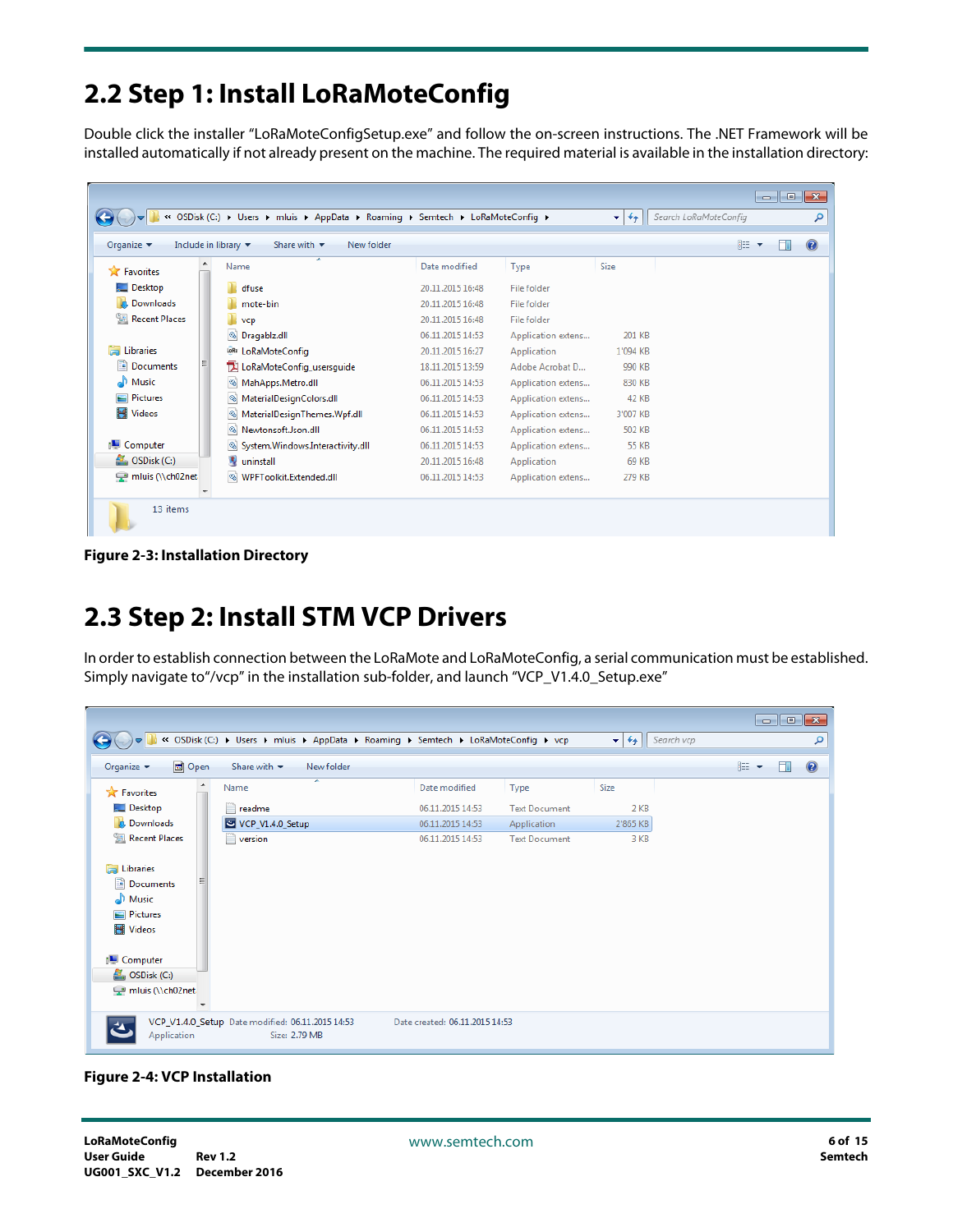## <span id="page-6-0"></span>**2.4 Step 3: Upgrade the Firmware**

### <span id="page-6-1"></span>**2.4.1 LoraMote Firmware Upgrade**

#### **2.4.1.1 Install the DfuSe 3.0.5 Utility in the LoRaMote**

- **•** This utility is required to re-flash the LoRaMote without the use of a JTAG programmer. Simply navigate to the /dfuse subdirectory, double-click "DfuSe\_Demo\_V3.0.5\_Setup.exe" and follow the on-screen instructions.
- **•** Launch "DfuSeDemo.exe"
- **•** The device will appear in the "Available DFU and compatible HID Devices" drop-down list, select it
- **•** Select both offered options, as below:



#### **Figure 2-5: DfuSe Programming Options**

**•** With the "Choose" button, navigate to the "mote-bin" sub-folder and select the binary file, "LoRaMoteConfig-eu868.dfu"

| $\epsilon\epsilon$             | OSDisk (C:) ▶ Users ▶ mluis ▶ AppData ▶ Roaming ▶ Semtech ▶ LoRaMoteConfig ▶ mote-bin |                  |                 | $-144$       | Search mote-bin |            |   |
|--------------------------------|---------------------------------------------------------------------------------------|------------------|-----------------|--------------|-----------------|------------|---|
| Organize -                     | Include in library<br>Share with ~<br>New folder                                      |                  |                 |              |                 | <b>BEE</b> | ⋒ |
| Documents                      | Name                                                                                  | Date modified    | Type            | Size         |                 |            |   |
| Music                          | BootLoader.hex                                                                        | 06.11.2015 14:53 | <b>HEX File</b> | 31 KB        |                 |            |   |
| $\blacktriangleright$ Pictures | LoRaMoteConfig-eu868.dfu                                                              | 18.11.2015 13:59 | DFU File        | <b>60 KB</b> |                 |            |   |
| Videos                         | LoRaMoteConfig-us915.dfu                                                              | 18.11.2015 13:59 | <b>DFU File</b> | <b>59 KB</b> |                 |            |   |
| Computer                       | LoRaMoteConfig-us915-hybrid.dfu                                                       | 18.11.2015 13:59 | DFU File        | <b>59 KB</b> |                 |            |   |
| <b>M</b> , OSDisk (C:)         |                                                                                       |                  |                 |              |                 |            |   |
| mluis (\\ch02net               |                                                                                       |                  |                 |              |                 |            |   |

**Figure 2-6: Firmware DFU File Location**

**•** A warning message will be displayed when the "Upgrade" button is hit, select "OK"

The firmware of the LoRaMote is now up-to-date, and compatible with the installed version of LoRaMoteConfig PC utility.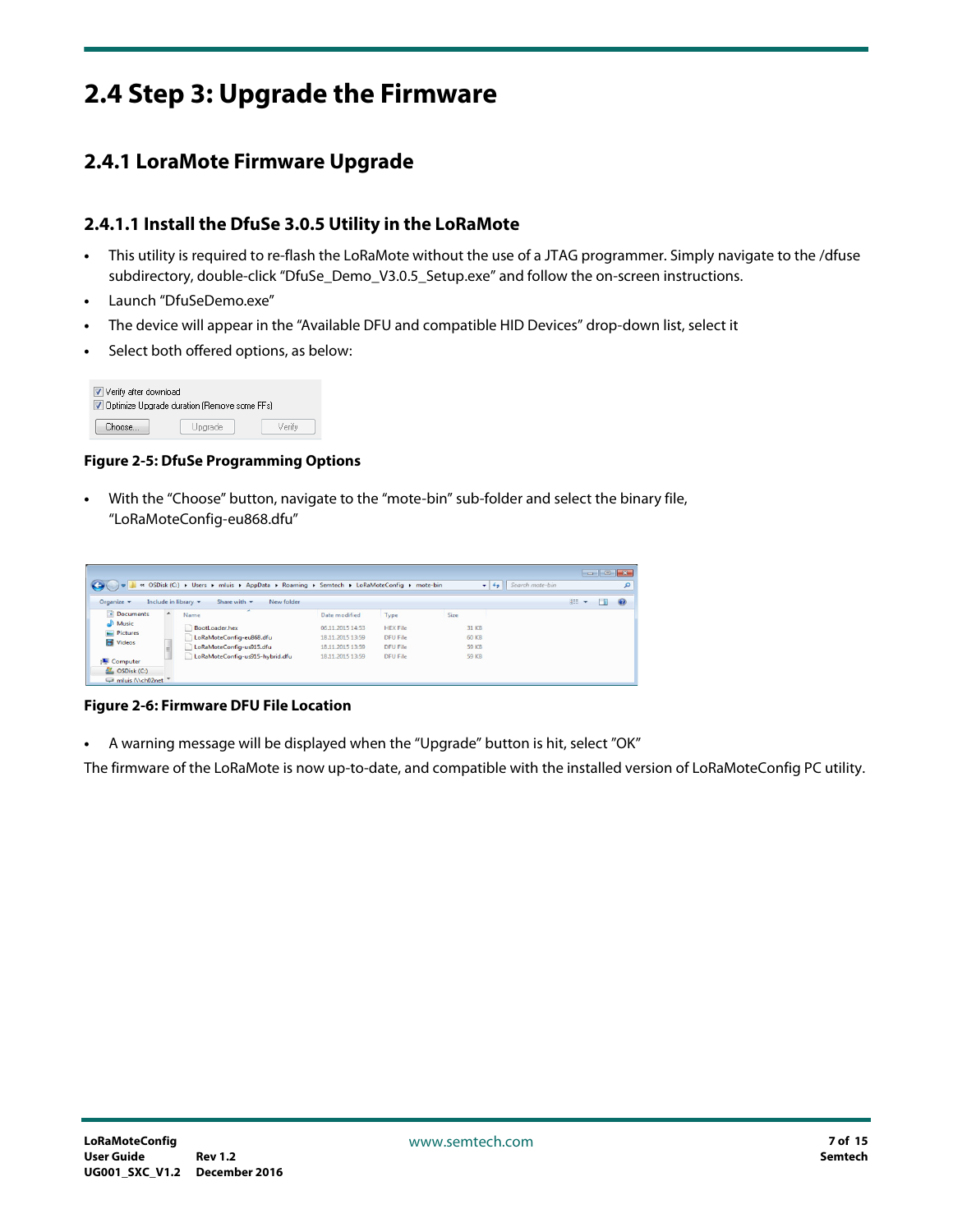#### **2.4.1.2 Upgrade the Firmware in the LoRaMote**

The LoRaMote needs to be set in bootloader mode:

- **•** Remove its USB cable (or turn it off with the slide switch, ensuring there is no battery inside)
- **•** Pinch the PCB-etched RF antenna



#### **Figure 2-7: Press the Antenna to Enter Bootloader Mode**

- **•** Power-up the mote by connecting back the USB cable
- **•** Observe the three LEDs flashing at a one second interval which indicate the platform is now in bootloader mode. If the three LEDs are not flashing, then the process must be done again as there was an issue with the detection of the finger on the sensor antenna

**Note: if the LEDs do not flash, it is certainly because the Bootlader is not installed on the device. A binary file "Bootloader.hex", provided in the same directory, should be flashed onto the device. To this end, the enclosure should be opened, and a JTAG programmer such as ST's STLink can be used**

### <span id="page-7-0"></span>**2.4.2 Mote II Firmware Upgrade**

- **•** Select the file "MoteIIConfig-eu868.bin", copy and paste it into the disk created "Mote\_II"
- **•** The LED will blink red and green alternatively, and when the upgrade is finished it will stay green
- **•** Press the reset button
- **•** The unit will display "Mote II"

## <span id="page-7-1"></span>**2.5 Step 4: Connect to the Utility**

The LoRaMote shall now be connected to the PC, and a Virtual Com Port will be assigned when the driver is installed.

**Note: the COM port number can be looked-up from Windows Device Manager**

From the Windows start menu, launch LoRaMoteConfig.exe, and select the appropriate COM port number from the List:



#### **Figure 2-8: Connect the LoRaMote to LoRaMoteConfig**

Once this is done, hit the blue button, and the node is now connected to the application.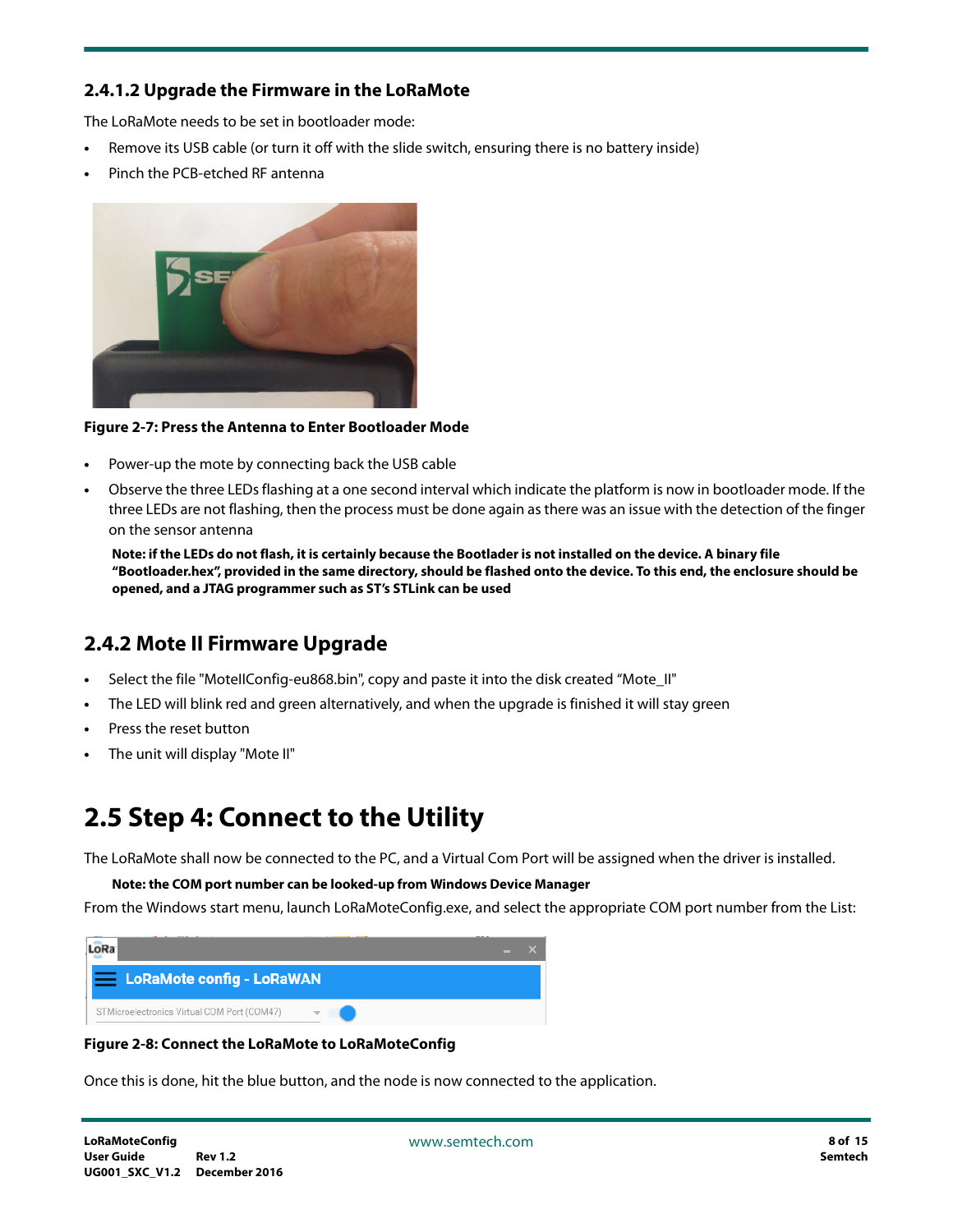# <span id="page-8-0"></span>**3. LoRaMoteConfig Functionality**

Most parameters related to the implementation of a sensor connected to a LPWAN network following the LoRaWAN R1.0 specification, can be modified by the PC application for later use in a stand-alone fashion. They are stored in the E2PROM of the host microcontroller.

## <span id="page-8-1"></span>**3.1 Saving and Restoring Parameters**



#### **Figure 3-1: Control buttons**

- **•** Write: Writes the current configuration to the EEPROM
- **•** Read: Reads the current configuration from the EEPROM
- **•** Defaults: Resets the configuration to its default values
- **•** Reset: Resets the LoRaMote. The new configuration is only applied once the LoRaMote has been reset.

### <span id="page-8-2"></span>**3.2 Activation Tab**

| Activation            | Over the Air (C) Personalization         |
|-----------------------|------------------------------------------|
| AppEui [HEX]          | 0000000000000000                         |
| AppKey [HEX]          | 93939992C898C5A46C6C666D37673A5B<br>Auto |
| Device address [HEX]: | 003434FA                                 |
|                       |                                          |
| NwkSKey [HEX]:        | 2B7F151628AFD2A6ABF7158809CF4F3C         |

#### **Figure 3-2: Activation Tab**

Activation method (OTAA or Personalization) can be selected here. Depending on the chosen method, parameters can be modified:

- **•** OTAA: AppEUI and AppKey. An automatically-calculated AppKey is proposed to simplify the process, and will be unique to each DevEUI
- **•** Personalization: AppSKey and NwkSKey can be programmed here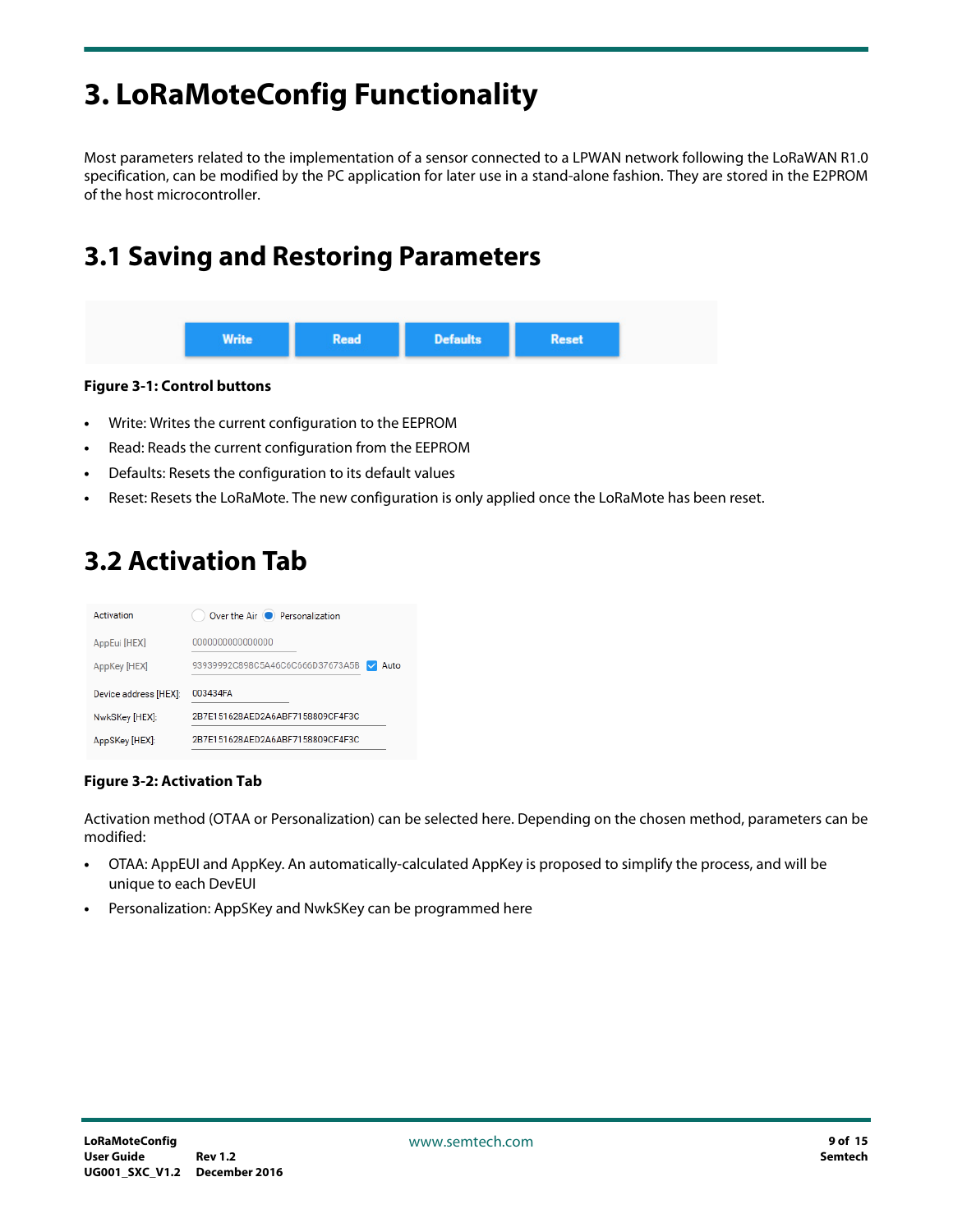### <span id="page-9-0"></span>**3.3 MAC Layer Tab**

| <b>ACTIVATION MAC LAYER</b> | <b>CHANNELS APPLICATION</b> |            |  |
|-----------------------------|-----------------------------|------------|--|
| Tx power:                   | 14                          | dBm        |  |
| ADR:                        | ON O OFF                    |            |  |
| Datarate:                   | DR SF12                     |            |  |
| Channel mask [HEX]:         | 01FF                        |            |  |
| Transmission redundancy:    | 1                           |            |  |
| EU868 PHY duty cycle:       | $\Box$ ON<br>OFF            |            |  |
| Network type:               | Public<br>Private           |            |  |
| <b>RX2 CHANNEL</b>          |                             |            |  |
| Frequency:                  | $869.525 + -$               | <b>MHz</b> |  |
| Datarate:                   | DR_SF9                      |            |  |
| Receive delay 1:            | $1.0 + -$                   | s          |  |
| Receive delay 2:            | $2.0 + -$                   | s          |  |
| Join accept delay 1:        | $5.0 + -$                   | s          |  |
| Join accept delay 2:        | $6.0 + -$                   | s          |  |

#### **Figure 3-3: MAC Layer Tab**

All parameters related to the MAC Layer are controlled here. Remarks:

- **•** ADR should be turned off for the testing of mobile sensors
- **•** Transmission redundancy indicates how many times the same unconfirmed packet should be repeated (same FCnt)
- **•** EU868 PHY Duty Cycle enforcement can be temporarily turned off, in instances where a large number of packets must be send over a short period of time
- **•** Network Type selects the type of SyncWord used for the LoRa packets, i.e. 0x12 for "Private Networks" and 0x34 for "Public networks"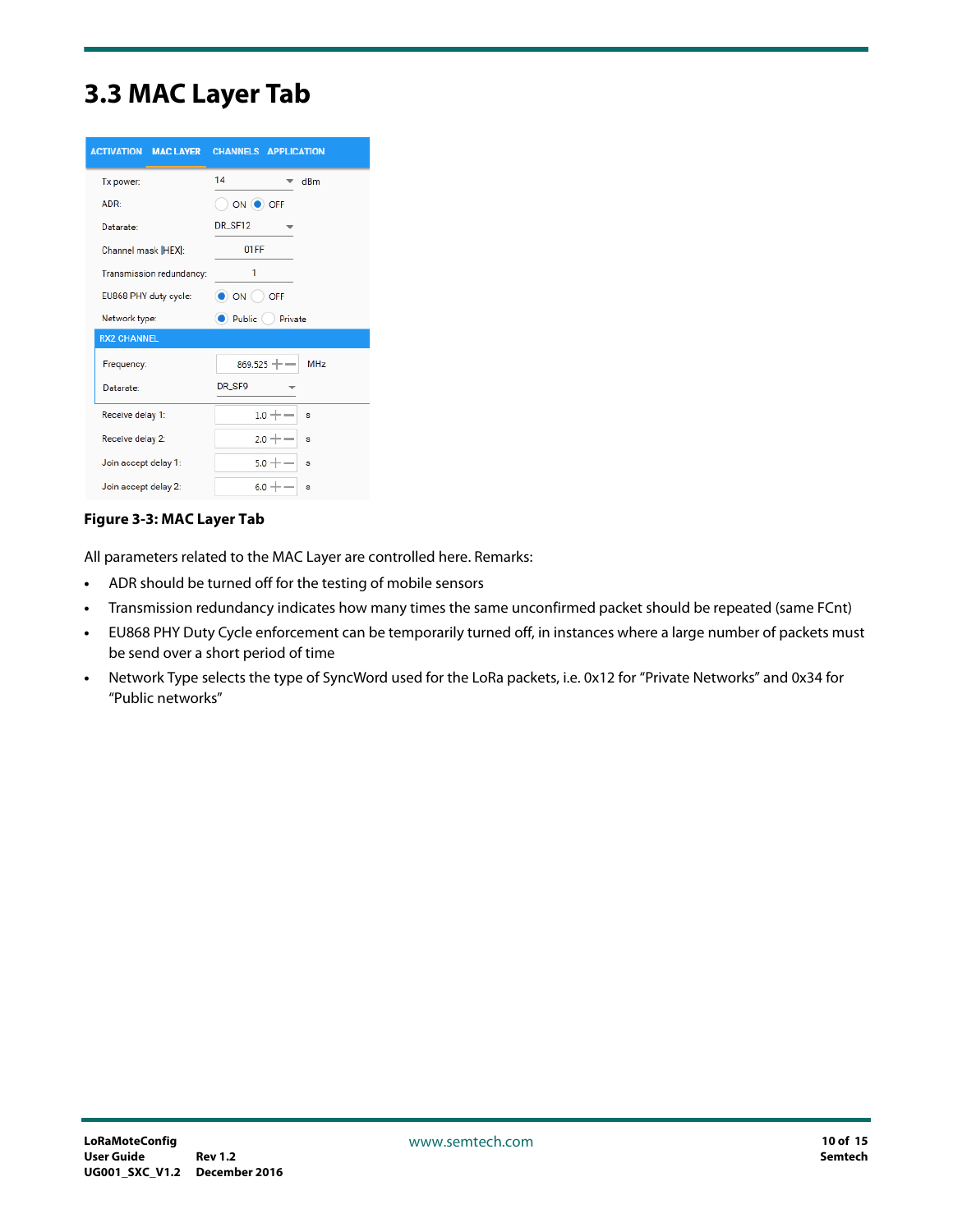# <span id="page-10-0"></span>**3.4 Channel Tab**

Up to 16 channels can be defined, edited, enabled or disabled. The "Load" and "Save" buttons can be used to save and duplicate a channel line-up into multiple LoRaMotes. The channel definition is stored in an JSON ASCII file which can be easily transported and edited with any text editor.

| ID             | <b>FREQUENCY [MHZ] DR MIN</b> |         | <b>DR MAX</b> | <b>BAND</b>             |      |                |
|----------------|-------------------------------|---------|---------------|-------------------------|------|----------------|
| 0              | 868.1                         | DR_SF12 | DR_SF7        | 868-868.6 MHz DC-1%     | Edit | <b>Disable</b> |
| $\mathbf{1}$   | 868.3                         | DR_SF12 | DR_SF7        | 868-868.6 MHz DC-1%     | Edit | <b>Disable</b> |
| $\overline{2}$ | 868.5                         | DR_SF12 | DR_SF7        | 868-868.6 MHz DC-1%     | Edit | <b>Disable</b> |
| 3              | 868.85                        | DR_SF12 | DR_SF7        | 868.7-869.2 MHz DC-0.1% | Edit | <b>Disable</b> |
| 4              | 869.05                        | DR_SF12 | DR_SF7        | 868.7-869.2 MHz DC-0.1% | Edit | <b>Disable</b> |
| 5              | 869.525                       | DR_SF12 | DR_SF7        | 868.4-869.65 MHz DC-10% | Edit | <b>Disable</b> |
| 6              | 0.0                           | DR SF12 | DR SF12       | 865-868 MHz DC-1%       | Edit | <b>Disable</b> |
| 7              | 0.0                           | DR_SF12 | DR_SF12       | 865-868 MHz DC-1%       | Edit | <b>Disable</b> |
| 8              | 0.0                           | DR SF12 | DR SF12       | 865-868 MHz DC-1%       | Edit | <b>Disable</b> |
| 9              | 0.0                           | DR_SF12 | DR_SF12       | 865-868 MHz DC-1%       | Edit | <b>Disable</b> |
| 10             | 0.0                           | DR_SF12 | DR_SF12       | 865-868 MHz DC-1%       | Edit | <b>Disable</b> |
| 11             | 0.0                           | DR_SF12 | DR_SF12       | 865-868 MHz DC-1%       | Edit | <b>Disable</b> |
| 12             | 0.0                           | DR_SF12 | DR_SF12       | 865-868 MHz DC-1%       | Edit | <b>Disable</b> |
| 13             | 0.0                           | DR SF12 | DR SF12       | 865-868 MHz DC-1%       | Edit | <b>Disable</b> |
| 14             | 0.0                           | DR_SF12 | DR_SF12       | 865-868 MHz DC-1%       | Edit | <b>Disable</b> |
| 15             | 0.0                           | DR_SF12 | DR_SF12       | 865-868 MHz DC-1%       | Edit | <b>Disable</b> |

**Figure 3-4: Channel Tab**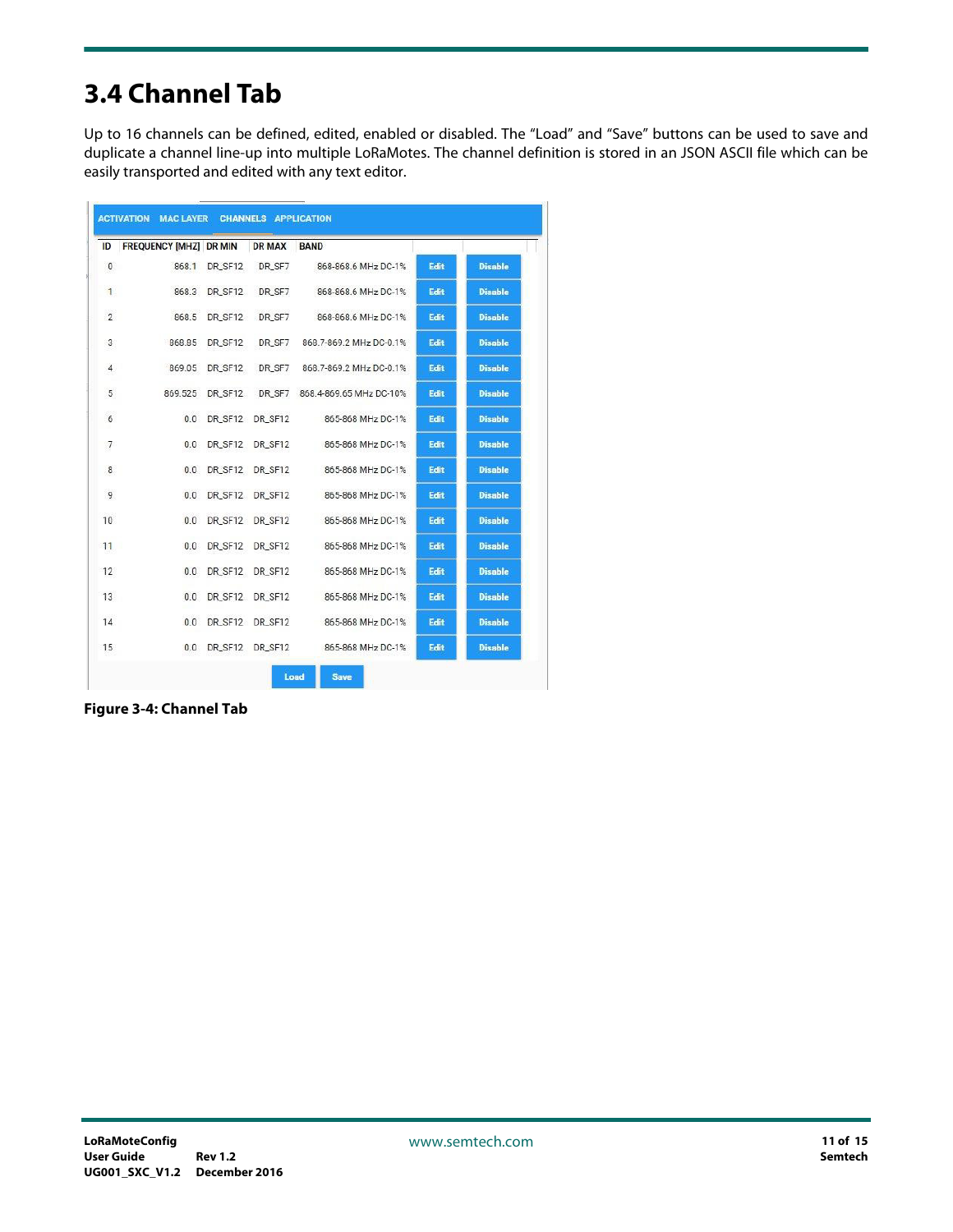## <span id="page-11-0"></span>**3.5 Application Tab**

Four applications are currently implemented:

- **•** Sensor GPS demo: the Mote reports back, at pre-defined intervals, information from the set of sensors, along with its GPS coordinates
- **•** GPS Tracking demo is a slight variation, where the FRMPayload size is reduced by removing most of the sensor information, except compressed GPS coordinates
- **•** Radio Coverage Tester allows to systematically test Packet Success Rate over a pre-defined number of packets
- **•** Compliance Test incorporate a basic "Echo" application which can be used to test the protocol (Semtech tool)

### <span id="page-11-1"></span>**3.5.1 Sensors GPS Demo**

When this application is selected the LoRaMote sends the frames to port 2 and they are formatted as follows:



**Figure 3-5: Sensors GPS Demo Frame**

| <b>Frame field</b>                 | Conversion                                                                                                                                                                                                                                                                                                                                                                                                                                                                                                                            | Variable type    |
|------------------------------------|---------------------------------------------------------------------------------------------------------------------------------------------------------------------------------------------------------------------------------------------------------------------------------------------------------------------------------------------------------------------------------------------------------------------------------------------------------------------------------------------------------------------------------------|------------------|
| LED                                | $0:$ OFF<br>1:ON                                                                                                                                                                                                                                                                                                                                                                                                                                                                                                                      | unsigned 8 bits  |
| Pressure                           | hPa/10                                                                                                                                                                                                                                                                                                                                                                                                                                                                                                                                | unsigned 16 bits |
| Temperature                        | $^{\circ}$ C * 100                                                                                                                                                                                                                                                                                                                                                                                                                                                                                                                    | signed 16 bits   |
| Altitude (Barometric)              | $m * 10$                                                                                                                                                                                                                                                                                                                                                                                                                                                                                                                              | signed 16 bits   |
| <b>Battery</b>                     | 0 The end-device is connected to an external power source.<br>1254 The battery level, 1 being at minimum and 254 being at maximum<br>255 The end-device was not able to measure the battery level                                                                                                                                                                                                                                                                                                                                     | unsigned 8 bits  |
| <b>GPS</b><br>Latitude & Longitude | The GPS latitude and longitude fields encode the geographical location as<br>follows:<br>The north-south latitude is encoded using a signed 24 bit word<br>where $-2^{23}$ corresponds to 90 $^{\circ}$ south (the South Pole) and $2^{23}$<br>corresponds to 90° north (the North Pole). The equator<br>corresponds to 0.<br>The east-west longitude is encoded using a signed 24 bit word<br>where - $2^{23}$ corresponds to 180 $^{\circ}$ west and $2^{23}$ corresponds to<br>180° east. The Greenwich meridian corresponds to 0. | signed 32 bits   |
| <b>GPS</b><br>Altitude             | meters                                                                                                                                                                                                                                                                                                                                                                                                                                                                                                                                | signed 16 bits   |

#### **Table 3-1: Frame fields description**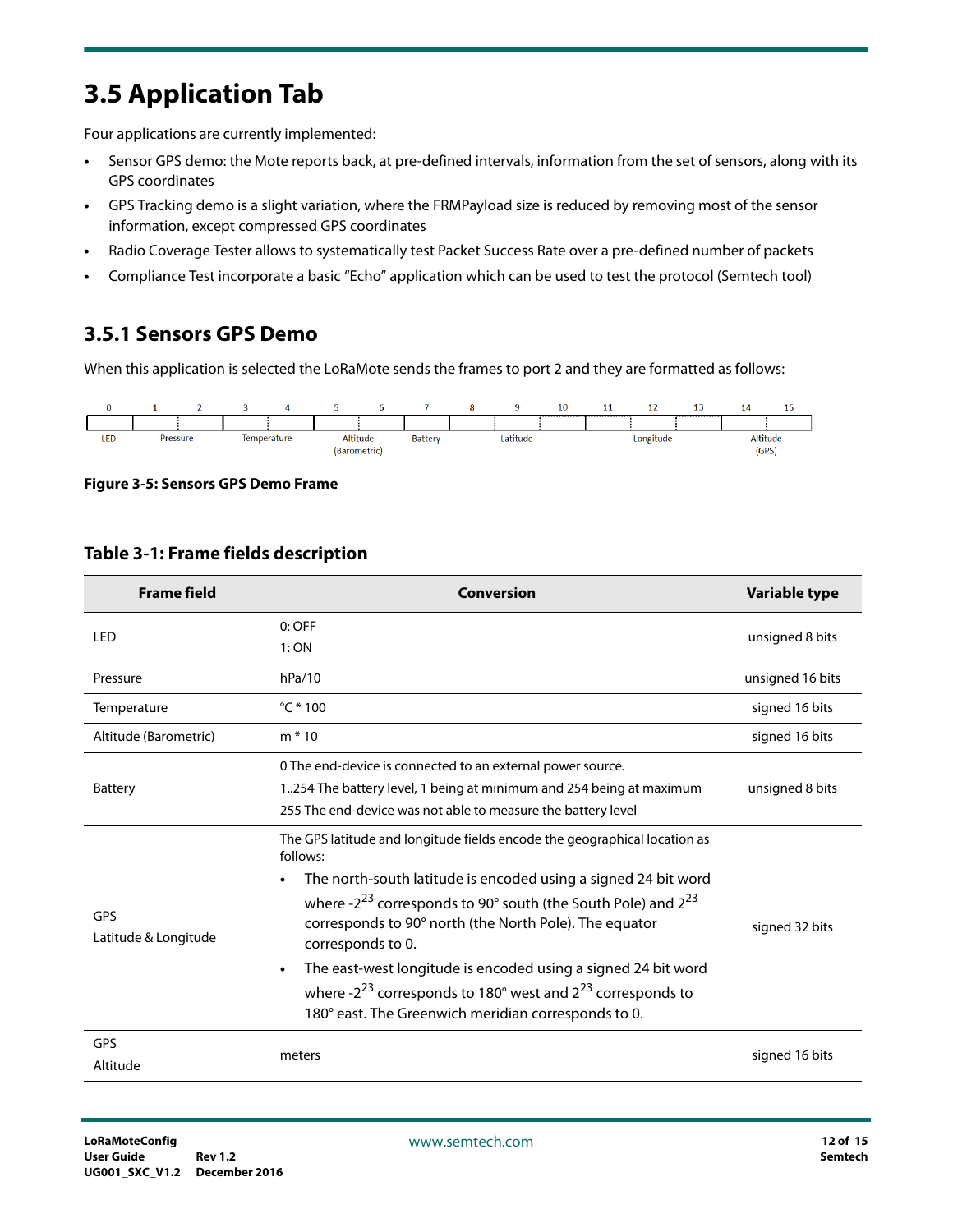### <span id="page-12-0"></span>**3.5.2 GPS Tracking Demo**

When this application is selected the LoRaMote sends the frames to port 4 and they are formatted as follows:



**Figure 3-6: GPS Tracking Demo Frame**

### <span id="page-12-1"></span>**3.5.3 Radio Coverage Tester**

This application enables the Packet Error Rate measurement on all available channels at 3 different data rates for each of the selected site. All participating gateways log every incoming packets into a CSV file which can be later analysed by Semtech in order to generate the report.

#### **Note: This test doesn't rely on GPS**

The LoRaMote sends the frames to port 15 and they are formatted as follows:



#### **Figure 3-7: Radio Coverage Tester Frame**

| <b>Frame field</b>     | Conversion                                                             | Variable type    |
|------------------------|------------------------------------------------------------------------|------------------|
| ID                     | Represents the test site identification                                | unsigned 8 bits  |
|                        | Uplink only always 0                                                   |                  |
| <b>RxRssi</b>          | Downlink activated represents the received RSSI in dBm                 | signed 16 bits   |
| RxSnr                  | Uplink only always 0                                                   | signed 16 bits   |
|                        | Downlink activated represents the received SNR in dB                   |                  |
| <b>DownlinkCounter</b> | Uplink only always 0<br>Value incremented each time a downlink happens | unsigned 16 bits |

Before doing the tests one must define the test sites. From experience each test site takes in average 10 minutes. So, do not plan more than 30 sites for a day else it becomes unmanageable.

Test procedure:

- **•** Go to first site
- **•** Set the "ID" field to 0 and "Number of packets" field to 15
- **•** Reset the LoRaMote
- **•** The end device led starts to blink fast at first then slower, each blink corresponds to one frame transmitted
- **•** Take a picture of the site and write down in the log book the site position and characteristics. This is compulsory to be able to repeat accurately the test later on at exactly the same location and also to generate the report.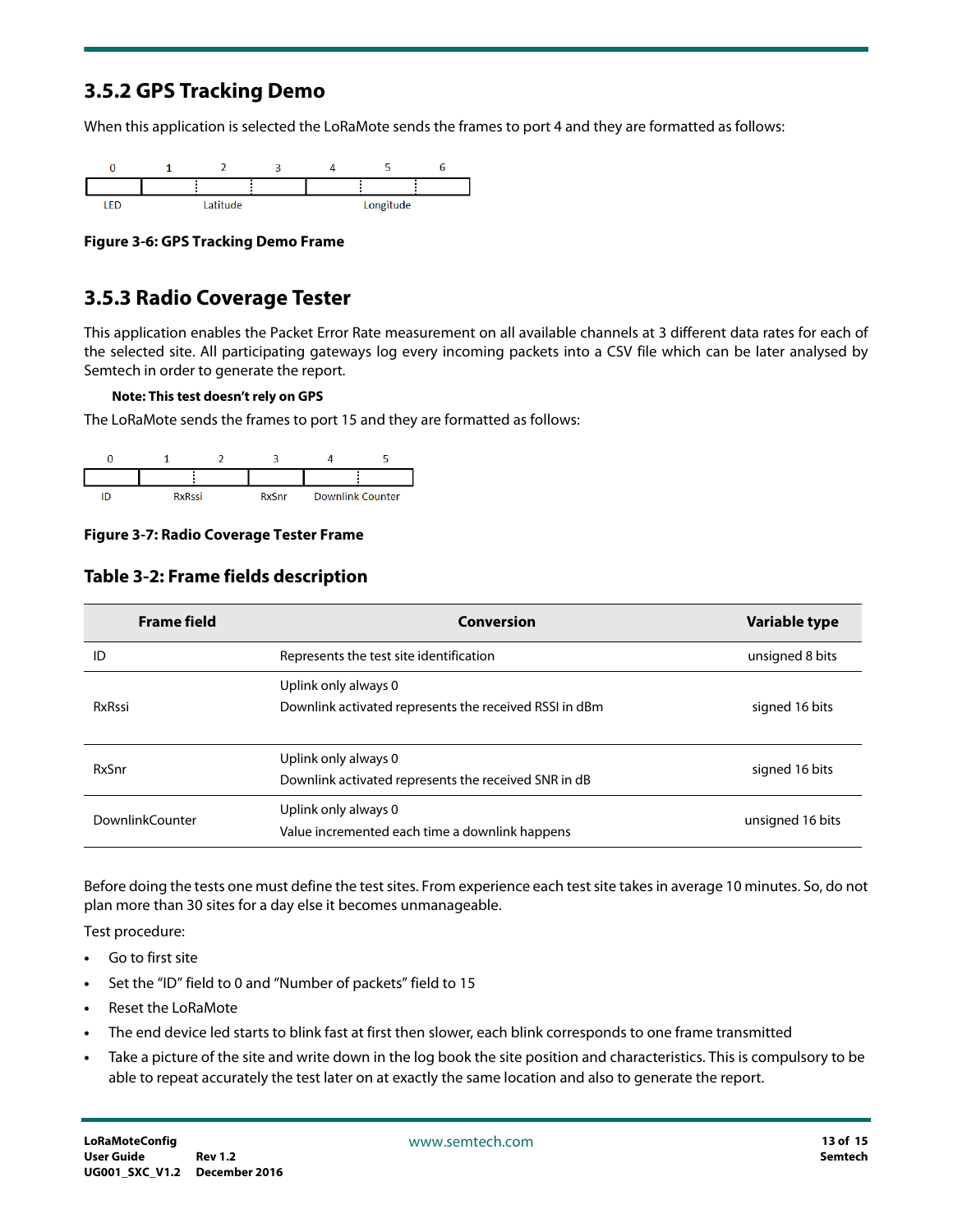- **•** When the LED stops blinking the test is over.
- **•** Go to second site and set the "ID" field to 0

#### **Note: Changing the "ID" field number with each site is capital. It enables the script later on to separate which data comes from which site.**

- **•** Repeat the procedure as much as necessary to cover all selected sites.
- **•** At the end of the test, log onto each gateway and recover all the packet-logger files. All those files can be placed in the same directory on the PC. There might be several log files because the packet-logger closes the log file every 30 minutes and opens a new one each time to avoid losing all data in case of crash.
- **•** Zip the log directory and send it to support\_rf@semtech.com for report generation.

### <span id="page-13-0"></span>**3.5.4 Compliance Test**

The compliance tests are part of the Sensors GPS Demo and GPS Traking Demo applications. These can be accessed using the port 224 as specified by the LoRaAlliance.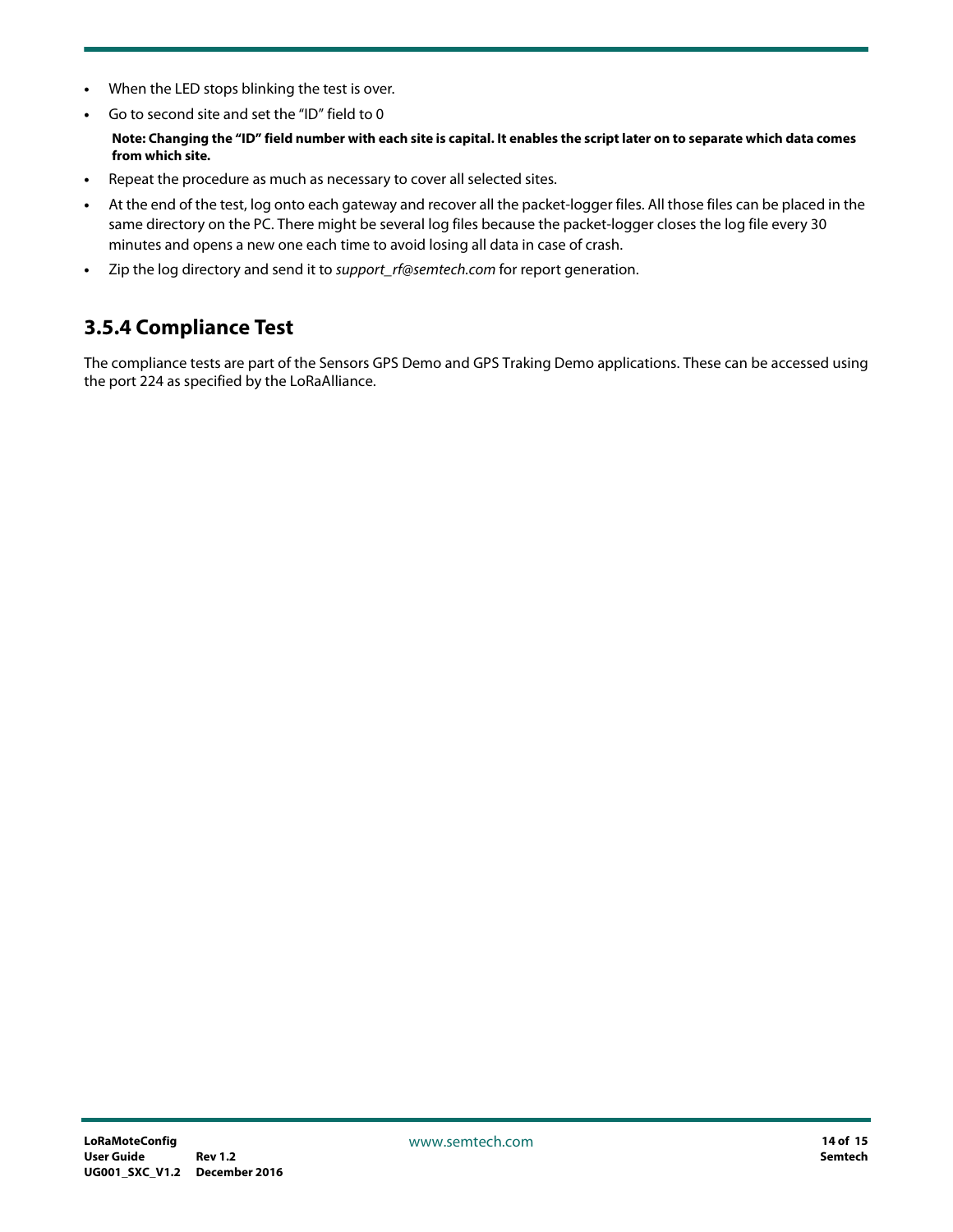This page is left intentionnally blank.